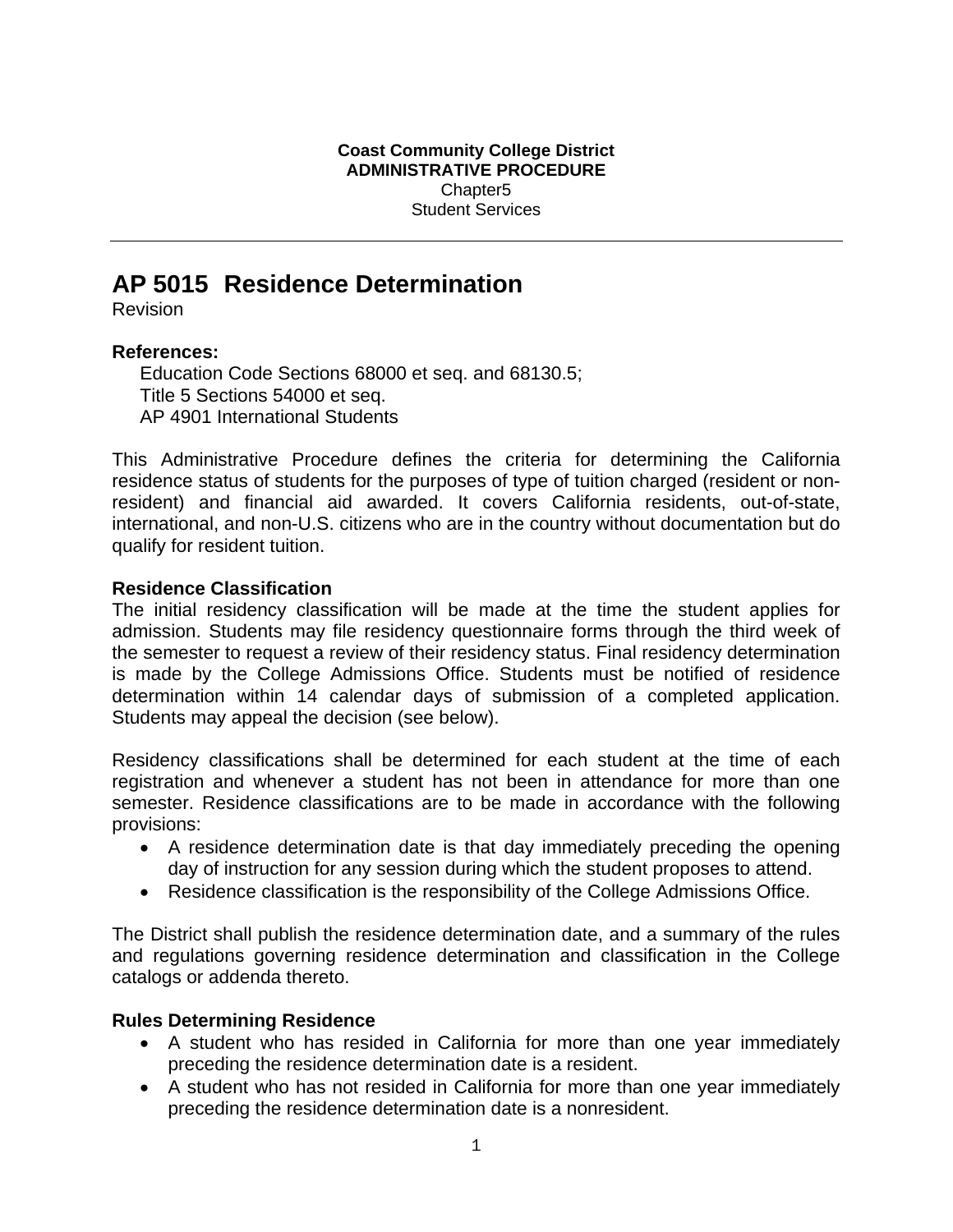The residence of each student enrolled in or applying for enrollment in any class or classes maintained by the District shall be determined in accordance with the Education Code Section 68060 which states that every person has, in law, a residence. In determining the place of residence, the following rules are to be observed:

- Every person who is married or eighteen years of age, or older, and is under no legal disability to do so, may establish residence.
- A person may have only one residence.
- A residence is the place where one remains when not called elsewhere for labor or other special or temporary purpose and to which one returns in seasons of repose.
- A residence cannot be lost until another is gained.
- The residence can be changed only by the union of act and intent.
- A married individual may establish his or her residence. An individual's residence shall not be derivative from that of his/her spouse.
- The residence of the parent with whom an unmarried minor child maintains his/her place of abode is the residence of the unmarried minor child. When the minor lives with neither parent, the minor's residence is that of the parent with whom the last place of abode was maintained, provided the minor may establish his/her residence when both parents are deceased and a legal guardian has not been appointed.
- The residence of an unmarried minor who has a parent living cannot be changed by the minor's own act, by the appointment of a legal guardian, or by relinquishment of a parent's right of control.

## **Determination of Resident Status**

A resident is a student who has been a bona fide resident of California for one year prior to the residence determination date. A bona fide resident is a person whose residence is in California as determined above except:

- A student who is a minor and remains in California after the parent, who was previously domiciled in California and has established residence elsewhere, shall be entitled to retain resident classification until attaining the age of majority and has resided in California the minimum time necessary to become a resident, so long as continuous attendance is maintained at an institution.
- A student who is a minor and who provides evidence of being entirely selfsupporting and actually present in California for more than one year immediately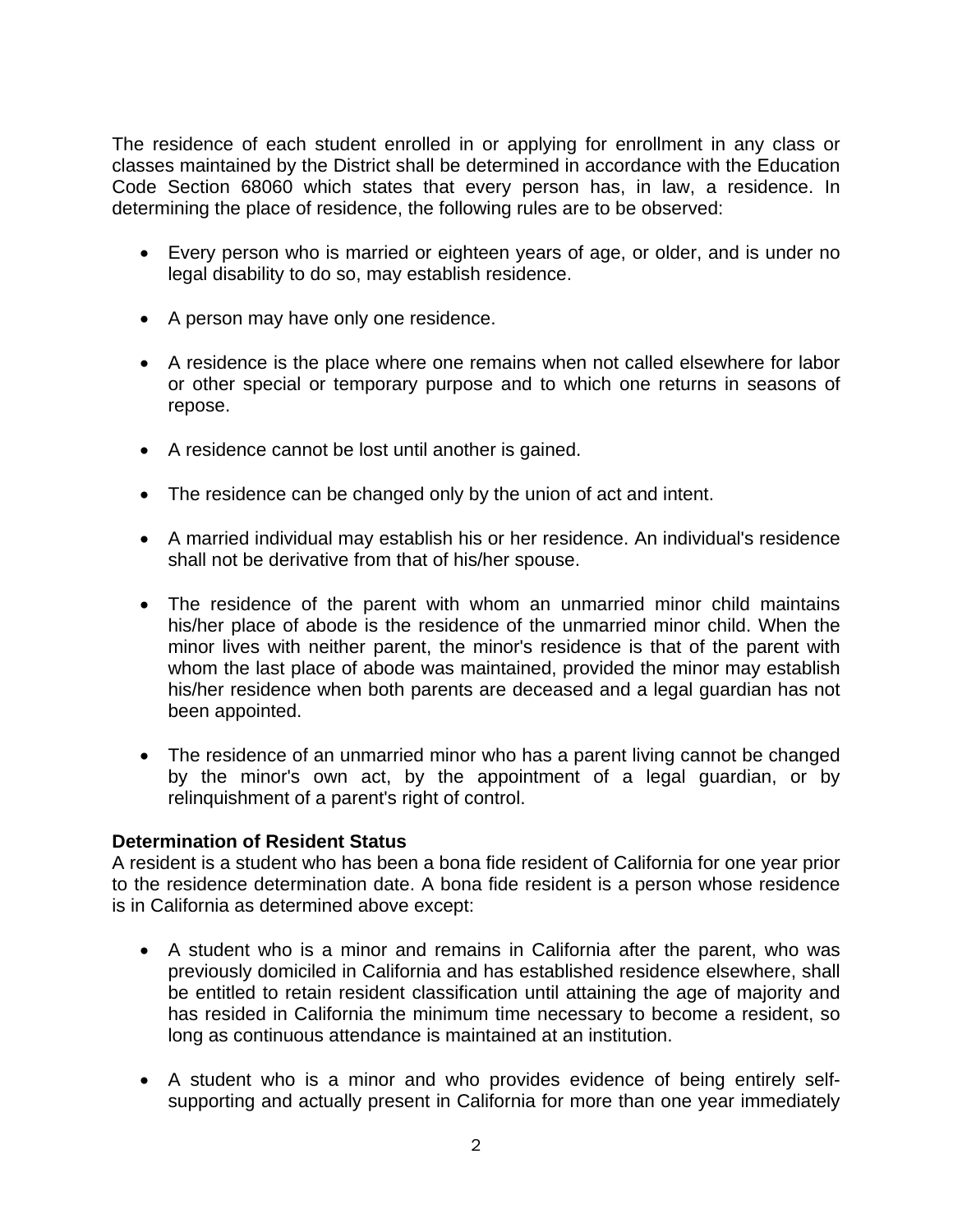preceding the residence determination date with the intention of acquiring a residence therein, shall be entitled resident classification until he/she has resided in California the minimum time necessary to become a resident.

- A student who has not been an adult for one year immediately preceding the residence determination date for the semester for which the student proposes to attend an institution shall have the immediate pre-majority-derived California residence, if any, added to the post-majority residence to obtain the one year of California residence.
- A student holding a valid credential authorizing service in the public schools of California, who is employed by a school district in a full-time position requiring certification qualifications for the college year in which the student enrolls in an institution, shall be entitled to resident classification if each student meets any of the following requirements:
	- o He/she holds a provisional credential and is enrolled in courses necessary to obtain another type of credential authorizing service in the public schools.
	- o He/she holds a credential issued pursuant to Education Code Section 44250 and is enrolled in courses necessary to fulfill credential requirements.
	- o He/she is enrolled in courses necessary to fulfill the requirements for a fifth year of education prescribed by sub-section "b" of Education Code Section 44259.
	- o A student holding a valid emergency permit authorizing service in the public schools of California, who is employed by a school district in a fulltime position requiring certification qualifications for the academic year in which the student enrolls at an institution in courses necessary to fulfill teacher credential requirements, is entitled to resident classification only for the purpose of determining the amount of tuition and fees for no more than one year. Thereafter, the student's residency status will be determined under the other provisions of this procedure.
- A student who is a full-time employee of the California State University, the University of California, or a California community college, or of any state agency or a student who is a child or spouse of a full-time employee of the California State University, the University of California, or a California community college, or of any state agency shall be entitled to resident classification, until the student has resided in California the minimum time necessary to become a resident.
- A student who is a natural or adopted child, stepchild, or spouse who is a dependent of a member of the armed forces of the United States stationed in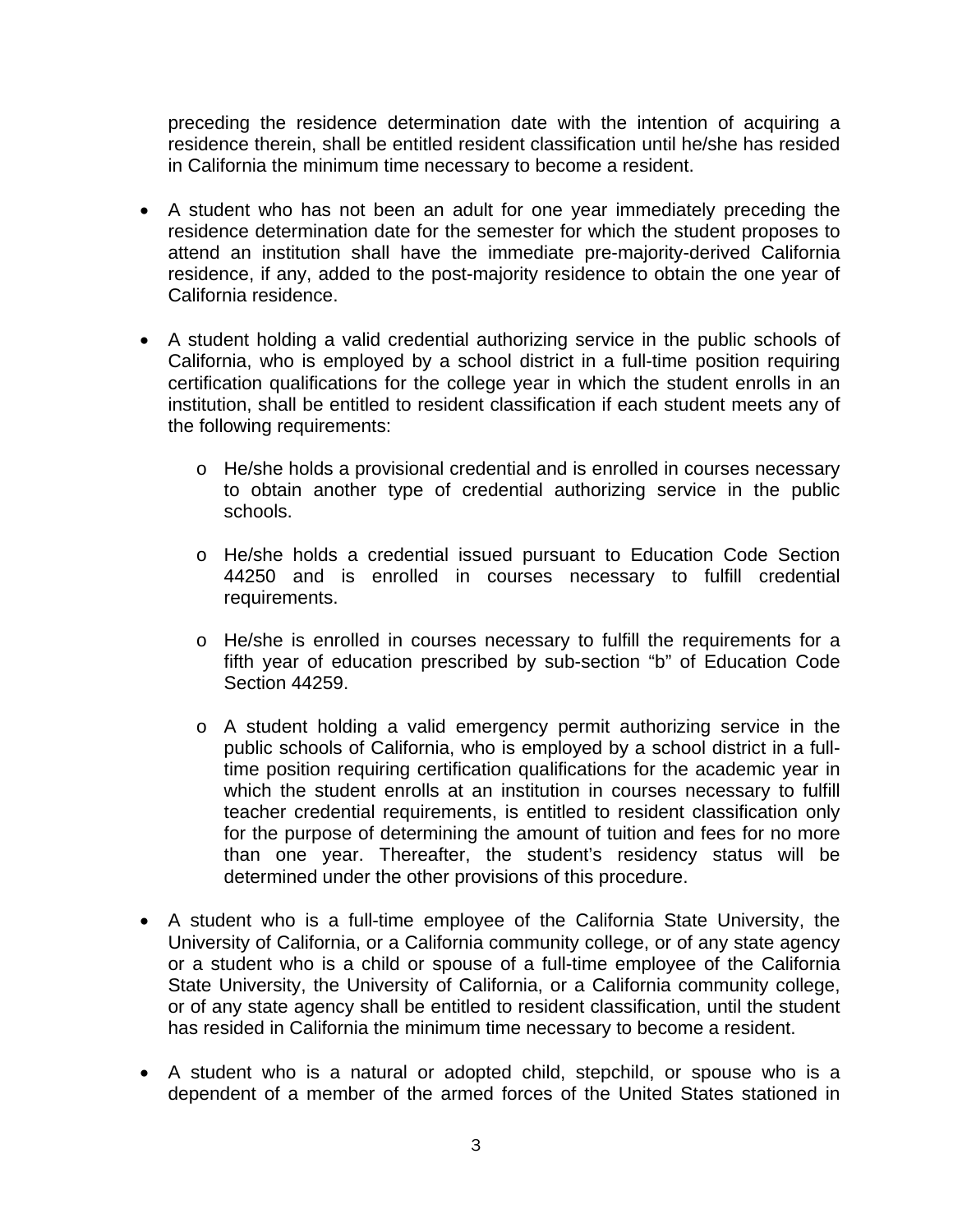California on active duty shall be entitled to resident classification. If the member of the armed forces of the United States later transfers on military orders to a place outside California, or retires as an active member of the armed forces of the United States, the student dependent shall not lose his/her resident classification, so long as he/she remains continuously enrolled in the District.

- A student who is a member of the armed forces of the United States stationed in California on active duty, except a member of the Armed Forces assigned for educational purposes to a state-supported institution of higher education, is entitled to resident classification only for the purpose of determining the amount of tuition and fees. If the student later transfers on military orders to a place outside California, the student shall not lose his/her resident classification, so long as he/she remains continuously enrolled in the District.
- A student who was a member of the armed forces of the United States stationed in California on active duty for more than one year immediately prior to being discharged from the armed forces is entitled to resident classification for the length of time he/she lives in California after being discharged up to the minimum time necessary to become a resident.
- A veteran who was discharged or released from at least 90 days of active service less than three years before the date of enrollment in a course commencing on or after July 1, 2015, and his/her dependents, regardless of the veteran's state of residence are entitled to resident classification.
- An individual who is the child or spouse of a person who, on or after September 11, 2001, died in the line of duty while serving on active duty as a member of the Armed Forces who resides in California.
- An individual who is entitled to transferred Post-9/11 GI Bill program benefits by virtue of their relationship to a member of the uniformed services who is serving on active duty.
- A spouse or child using benefits under the Marine Gunnery Sergeant John David Fry Scholarship (provides Post-9/11 GI Bill benefits to the children and surviving spouses of service members who died in the line of duty while on active duty) who lives in California (regardless of his/her formal state of residence) and enrolls in the District Colleges within three years of the service member's death in the line of duty following a period of active duty service of 90 days or more.
- A student who is a minor and resides with his or her parent in a district or territory not in a district shall be entitled to resident classification, provided that the parent has been domiciled in California for more than one year prior to the residence determination date for the semester, or term for which the student proposes to attend.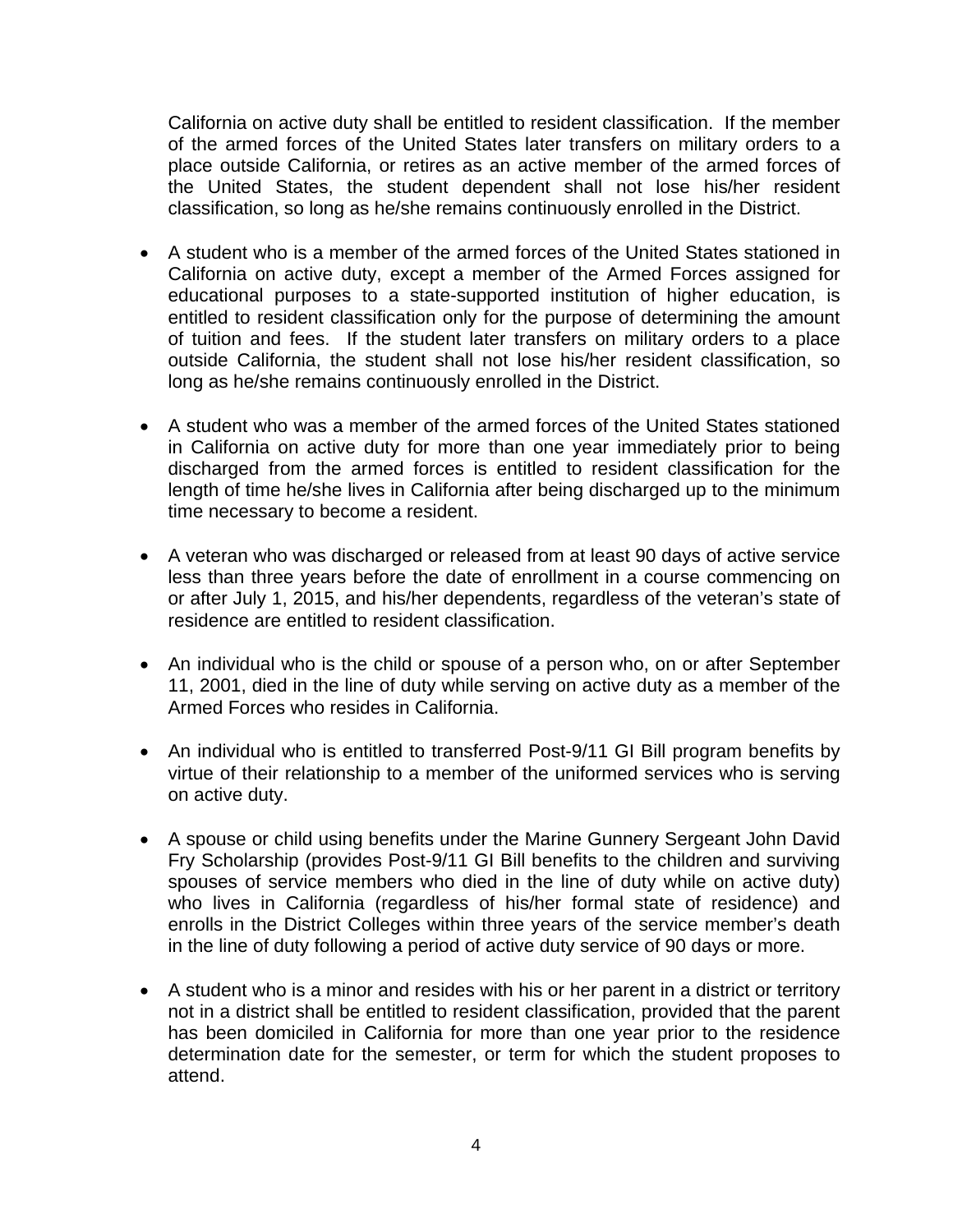- A student who is a Native American is entitled to resident classification for attendance at a College in the District if the student is also attending a school administered by the Bureau of Indian Affairs located within the District.
- A student who is a federal civil service employee and his or her natural or adopted dependent children are entitled to resident classification if the parent has moved to California as a result of a military mission realignment action that involves the relocation of at least 100 employees. This classification shall continue until the student is entitled to be classified as a resident, so long as the student continuously attends an institution of public higher education.
- A student who resides in California and is 19 years of age or under at the time of enrollment, who is currently a dependent or ward of the state through California's child welfare system, or was served by California's child welfare system and is no longer being served either due to emancipation or aging out of the system, may be entitled to resident classification until he/she has resided in California the minimum time necessary to become a resident.
- A student who lives with a parent who earns a livelihood primarily by performing agricultural labor for hire in California and other states, and the parent has performed such labor in California for at least two months per year in each of the two preceding years, and the parent resides within the District, and the parent of the student has claimed the student as a dependent on his state or federal personal income tax return if he/she has sufficient income to have personal income tax liability shall be entitled to resident classification.
- A student who demonstrates financial need, has a parent who has been deported or was permitted to depart voluntarily, moved abroad as a result of that deportation or voluntary departure, lived in California immediately before moving abroad, attended a public or private secondary school in the state for three or more years, and upon enrollment, will be in his/her first academic year as a matriculated student in California public higher education, will be living in California, and will file an affidavit with the District stating that he/she intends to establish residency in California as soon as possible.

**Right To Appeal –** Students who have been classified as non-residents have the right to a review of their classification [Title 5 Section 54060 (b)]. Any student, following a final decision of residence classification by the College Admission Office, may make written appeal to the Dean of Enrollment Services at OCC or GWC or Vice President of Students Services at CCC within 30 calendar days of notification of final decision by the college regarding classification.

**Appeal Procedure –** The appeal is to be submitted to the College Admissions Office which must forward it to the Dean of Enrollment Services at OCC or GWC or Vice President of Students Services at CCC within five working days of receipt. Copies of the original application for admission, the residency questionnaire, and evidence or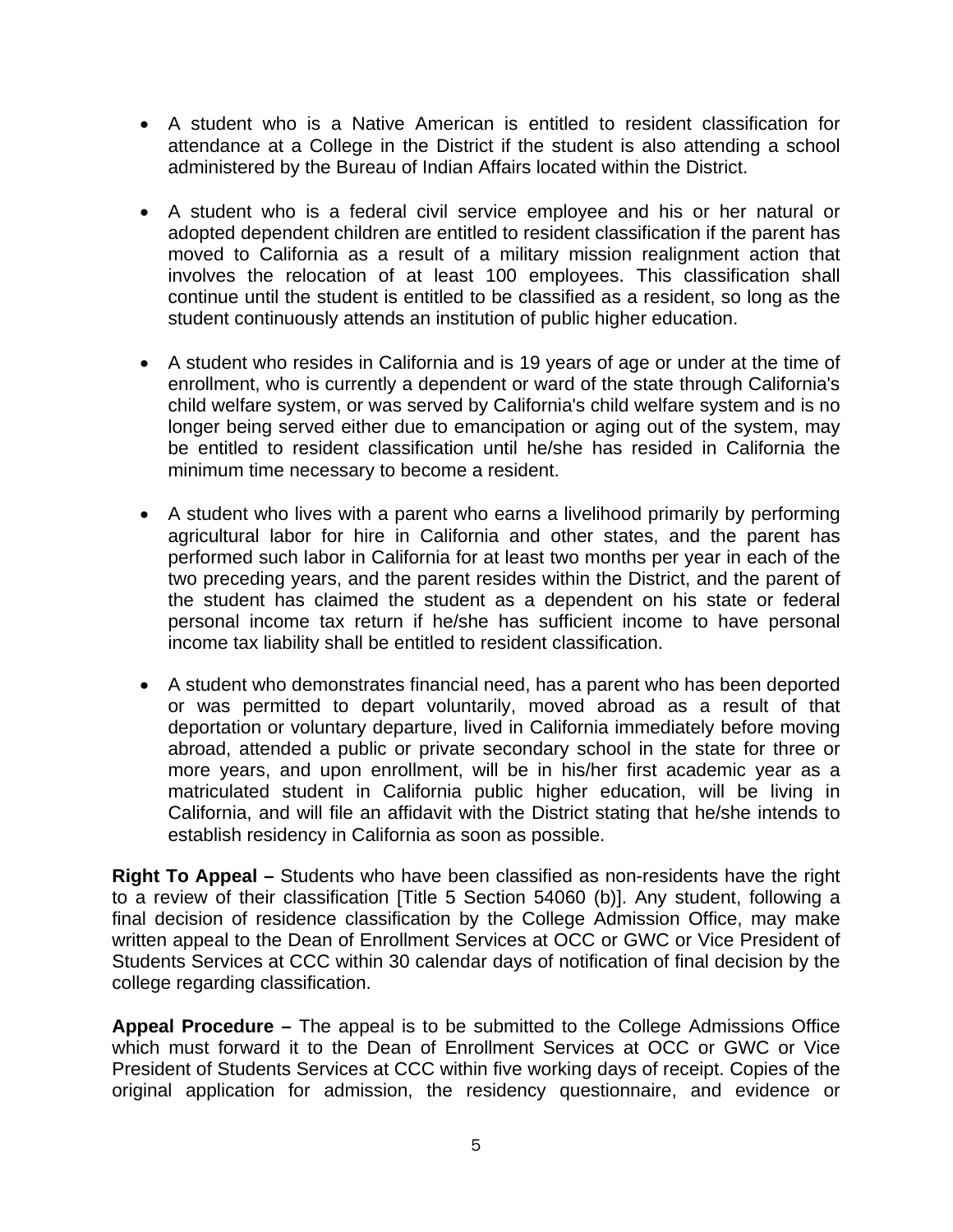documentation provided by the student, with a cover statement indicating upon what basis the residence classification decision was made, must be forwarded with the appeal.

The Dean of Enrollment Services at OCC or GWC or Vice President of Students Services at CCC shall review all the records and have the right to request additional information from either the student or the College Admissions Office.

Within 30 calendar days of receipt, the Dean of Enrollment Services at OCC or GWC or Vice President of Students Services at CCC shall send a written determination to the student. The determination shall state specific facts on which the appeal decision was made.

**Reclassification –** A student previously classified as a non-resident may be reclassified as of any residence determination date. A residence determination date is that day immediately preceding the opening day of instruction for any session during which the student proposes to attend.

Petitions are to be submitted to the College Admissions Office.

Petitions must be submitted prior to the semester or term for which reclassification is to be effective. Extenuating circumstances may be considered in cases where a student failed to petition for reclassification prior to the residency determination date. In no case, however, may a student receive a non-resident tuition refund after the date of the first census.

Written documentation is required of the student in support of the reclassification request.

A student must provide a minimum of two items from different categories on the list below that are dated at least one year and one day prior to the first day of the term (Title 5, Section 54024). All official documents presented must be valid, readable, dated at least one year and one day prior to the residence determination date, and be properly identified with respect to the student's name and California address.

Note: Although a minimum of two forms of proofs is required for residency reclassification consideration, the burden of proof remains in the hands of the requestor. Therefore, the Admissions Office reserves the right to request additional documentation in its efforts to determine California Residency for tuition purposes.

1. A. Current California driver's license or Department of Motor Vehicles documentation of California driver's license – State law requires a resident driver to obtain a California driver's license within 10 days from the date residence is established. Driver's licenses issued under AB 60 cannot be used.

#### OR

B. California Identification card.

2. California Motor Vehicle registration – California Registration Certificate.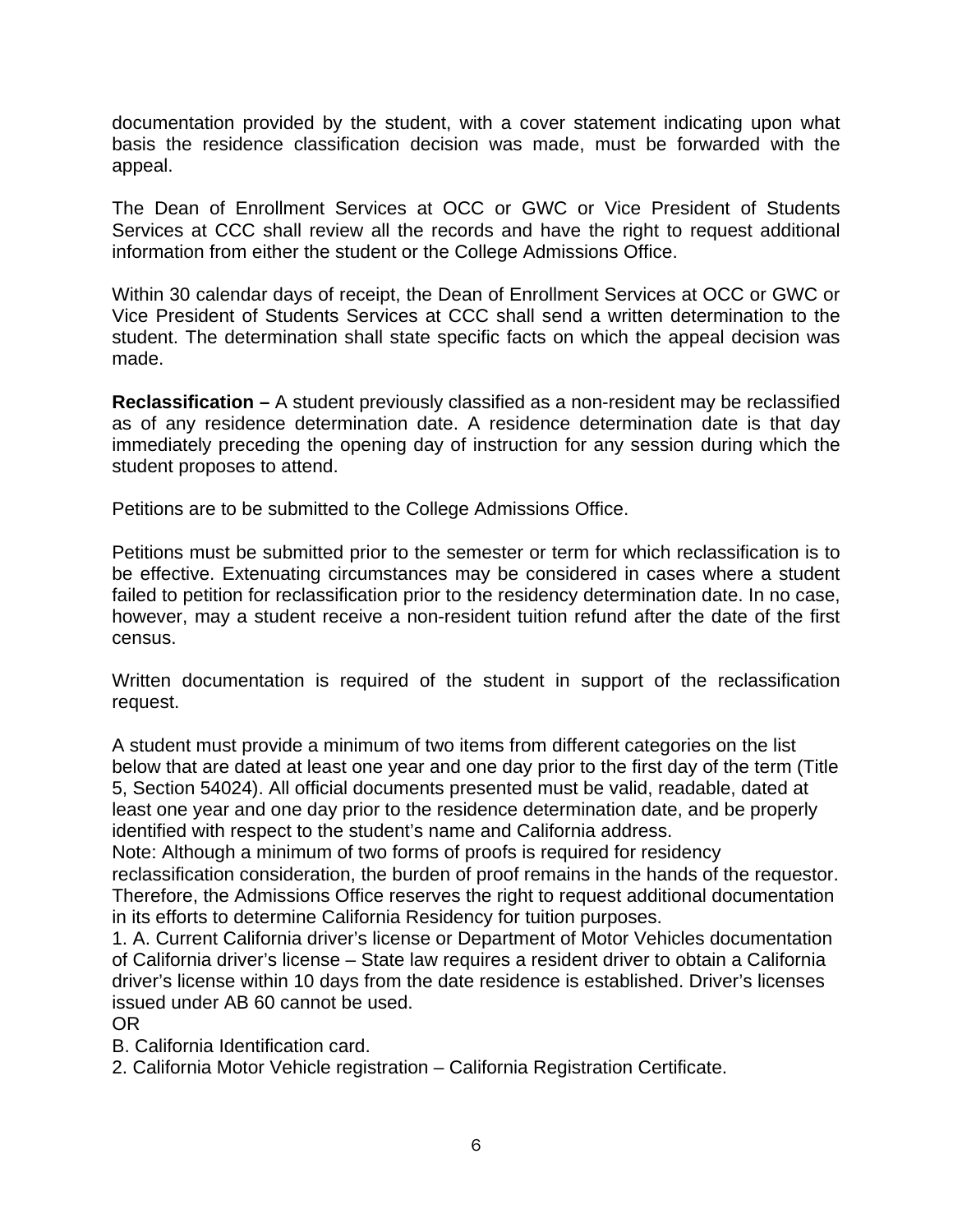3. Establishing and maintaining active California bank accounts – bank statement or letter of verification from bank with California address.

4. Records of Income:

A. Documentation of employment – check stub, typed and signed letter from employer on company letter head with employment start date, or company identification (work badge with employment dates).

B. California Resident State Income Tax Form 540NR (required by law of any part-year, taxpaying resident of California),

OR Form 540 or 540A, from previous year.

If the end of the tax year does not fall one year and one day prior to the residence determination date, one of the following documents so dated is also required: check stubs, a note from the employer, or other verification.

C. Federal Income Tax Form 1040A or 1040EZ from previous year with California address. If the end of the tax year does not fall one year and one day prior to the residence determination date, one of the following documents so dated is also required: check stubs, a note from the employer, or other verification.

5. Verification of California Voter Registration-Voter Registration Card.

6. Documentation of purchase and occupancy of residential real estate in California – loan papers, tax receipts, escrow papers or documentation of rental residential lease for one year.

7. Selective Service registration with California permanent address – Selective Service Registration Card.

8. Maintaining permanent military address or home of record in California while in armed forces – DD214.

9. Documentation of the student as a California resident having received rehabilitation, unemployment, welfare, or other State Services–service receipts or agreements of certification by the appropriate agency showing the student as recipient.

10. Petition for a divorce in California – legal document.

11. License from California for professional practice – legal document.

12. Documentation of active resident membership in California professional, service, or social organization – school organization not accepted.

A questionnaire to determine financial independence must be submitted with the petition for reclassification. Determination of financial independence is not required for students who were classified as non-residents by the University of California, the California State University, or another California community college district (Education Code Section 68044).

A student shall be considered financially independent for purposes of residence reclassification if the applicant meets all of the following requirements:

- Has not and will not be claimed as an exemption for state and federal tax purposes by his/her parent in the calendar year prior to the year the reclassification application is made;
- Has not lived and will not live for more than six weeks in the home of his/her parent during the calendar year the reclassification application is made.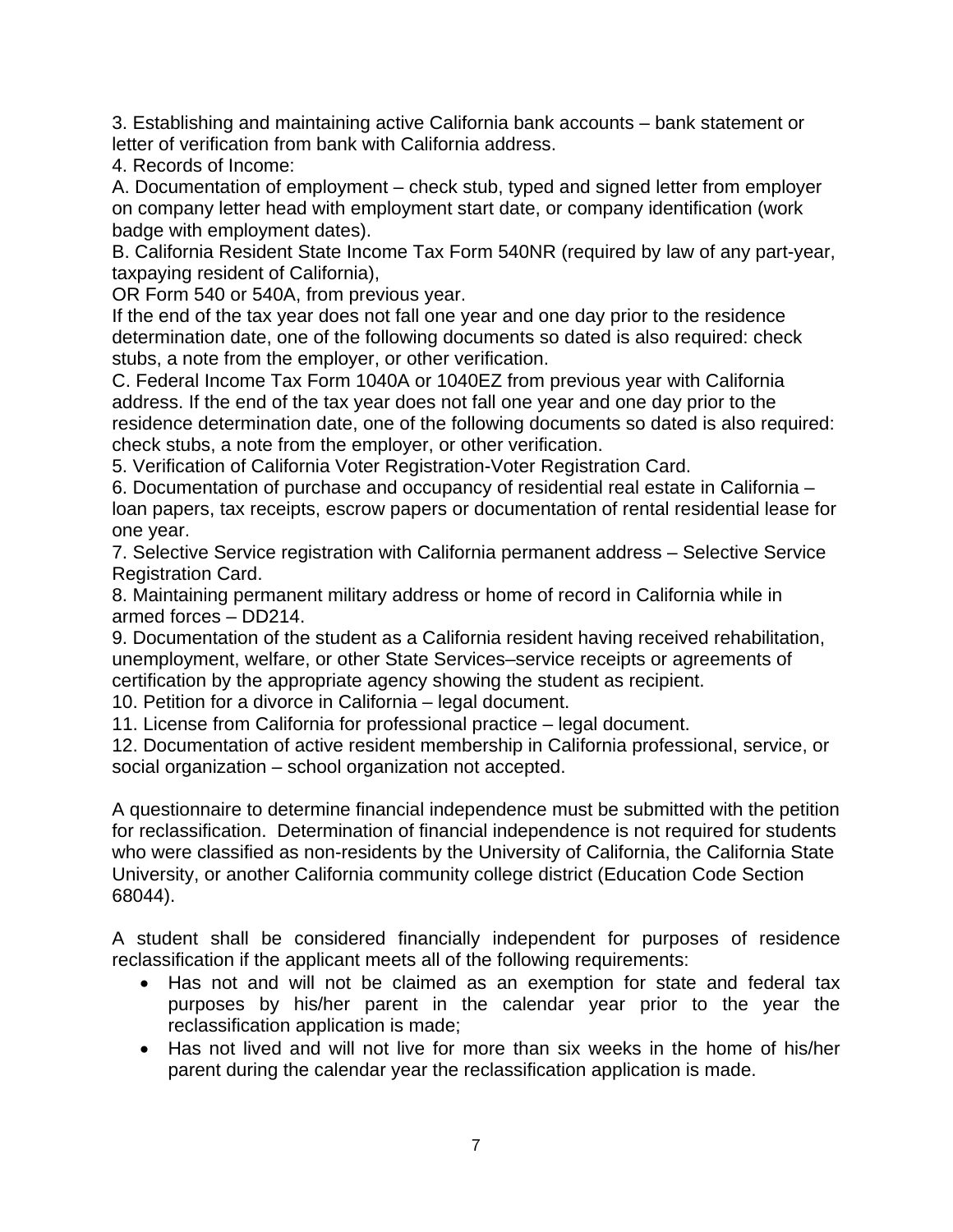A student who has established financial independence may be reclassified as a resident if the student has met the requirements of Title 5 Sections 54020, 54022, and 54024.

Failure to satisfy all of the financial independence criteria listed above does not necessarily result in denial of residence status if the one-year requirement is met and demonstration of intent is sufficiently strong.

Financial dependence in the current or preceding calendar year shall weigh more heavily against finding California residence than financial dependence in the preceding second and third calendar years. Financial dependence in the current or preceding calendar year shall be overcome only if (1) the parent on whom the student is dependent is a California resident, or (2) there is no evidence of the student's continuing residence in another state.

The College Director of Admissions and Records will make a determination, based on the evidence and notify the student not later than 14 calendar days of receipt of the petition for reclassification.

Students have the right to appeal according to the procedures above.

**Non-Citizens** – The District will admit any non-citizen who is 18 years of age or older or a high school graduate as noted below. Foreign nationals applying to be admitted as international students with a F1, J1, or M1 visa are not included in the category of Non-Citizens addressed by this section of the administrative procedure.

If non-citizens are present in the United States without documentation or with any type of temporary visa, they will be classified as non-residents and charged non-resident tuition unless they meet the exceptions contained below.

If, for at least one year and one day prior to the start of the semester or term in question, a non-citizen has possessed any immigration status that allows him/her to live permanently in the United States and she or he meets the California residency requirements, the student can be classified as a resident.

Any students who are U.S. citizens, permanent residents of the U.S., and aliens who are not nonimmigrants (including those who are undocumented), may be exempt from paying nonresident tuition if they meet the following requirements:

- high school attendance in California for three or more years;
- graduation from a California high school or attainment of the equivalent thereof;
- registration or enrollment in a course offered by any College in the District for any term commencing on or after January 1, 2002;
- completion of a questionnaire form prescribed by the Chancellor and furnished by the district of enrollment, verifying eligibility for this nonresident tuition exemption; and